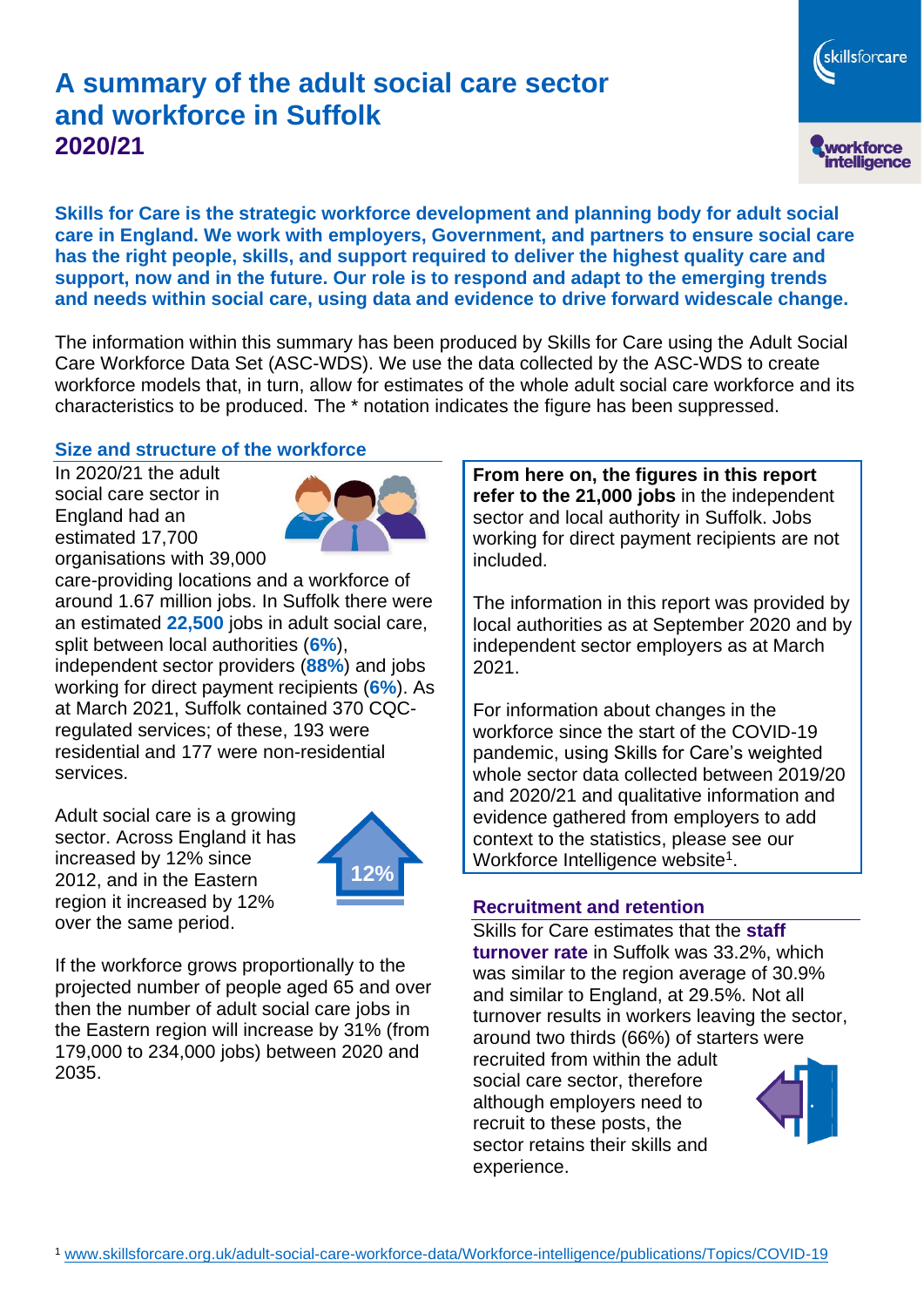Adult social care has an experienced 'core' of workers. Workers in Suffolk had on average **8.8 years of experience in the sector** and 78% of the workforce had been working in the sector for at least three years.

Using both workforce intelligence evidence and our links with employers and stakeholders across England, we know that recruitment and retention is one of the largest issues faced by employers. We have many resources and tools available to help, for example the 'Values-based recruitment and retention toolkit'<sup>2</sup> and 'Seeing potential: widen your talent pool'. <sup>3</sup> For more information please visit: [www.skillsforcare.org.uk/recruitment-retention](http://www.skillsforcare.org.uk/recruitment-retention)

### **Employment information**

We estimate Suffolk had **21,000** adult social care jobs employed in the local authority and independent sectors. These included 1,900 managerial roles, 1000 regulated professionals, 15,000 direct care (including 12,500 care workers), and 3,300 other-non-care proving roles.

The average number of **sickness days** taken in the last year in Suffolk was 9.1, (9.1 in Eastern and 9.5 across England). With an estimated directly employed workforce of 19,500, this would mean employers in Suffolk lost approximately **176,000 days to sickness in 2020/21**. In England levels of staff sickness have nearly doubled over the course of the pandemic between 2019/20 and 2020/21, in total around 6 million extra days were lost to sickness than in the year before.

Less than a quarter (19%) of the workforce in Suffolk were on zero-hours contracts. Around a half (48%) of the workforce usually worked full-time hours and 52% were part-time.

### **Chart 1. Proportion of workers on zero hours contracts by area**

| England |  |
|---------|--|
| Eastern |  |
| Suffolk |  |



### **Workforce demographics**

The majority (84%) of the workforce in Suffolk were female, and the average age was 43.4 years old. Workers aged 24 and



under made up 11% of the workforce and workers aged over 55 represented 27%. Given this age profile approximately 5,700 people will be reaching retirement age in the next 10 years.

Nationality varied by region, in England 83% of the workforce identified as British, while in the Eastern region this was 82%. An estimated 87% of the workforce in Suffolk identified as British, 8% identified as of an EU nationality and 5% a non-EU nationality, therefore there was a similar reliance on EU and non-EU workers.

### **Pay**



Table 1 shows the full-time equivalent annual or hourly pay rate of selected job roles in Suffolk (area), Eastern (region) and England. All figures

represent the independent sector as at March 2021, except social workers which represent the local authority sector as at September 2020. At the time of analysis, the National Living Wage was £8.72.

#### **Table 1. Average pay rate of selected job roles by area**

|                                 | <b>England</b> | <b>Region</b> | Area    |  |
|---------------------------------|----------------|---------------|---------|--|
| Full-time equivalent annual pay |                |               |         |  |
| Social Worker <sup>t</sup>      | £37,100        | £34,500       | £30,400 |  |
| Registered nurse                | £33,600        | £33,000       | £32,900 |  |
| Hourly pay                      |                |               |         |  |
| National Living<br>Wage         | £8.72          | £8.72         | £8.72   |  |
| Senior care worker              | £10.00         | £10.02        | £10.18  |  |
| Care worker                     | £9.29          | £9.23         | £9.23   |  |
| Support and<br>outreach         | £9.53          | £9.37         | £8.92   |  |

†Local authority social workers only.

Please note that pay varies by sector, with local authority pay generally being higher than independent sector pay.

[www.skillsforcare.org.uk/vba](http://www.skillsforcare.org.uk/vba)